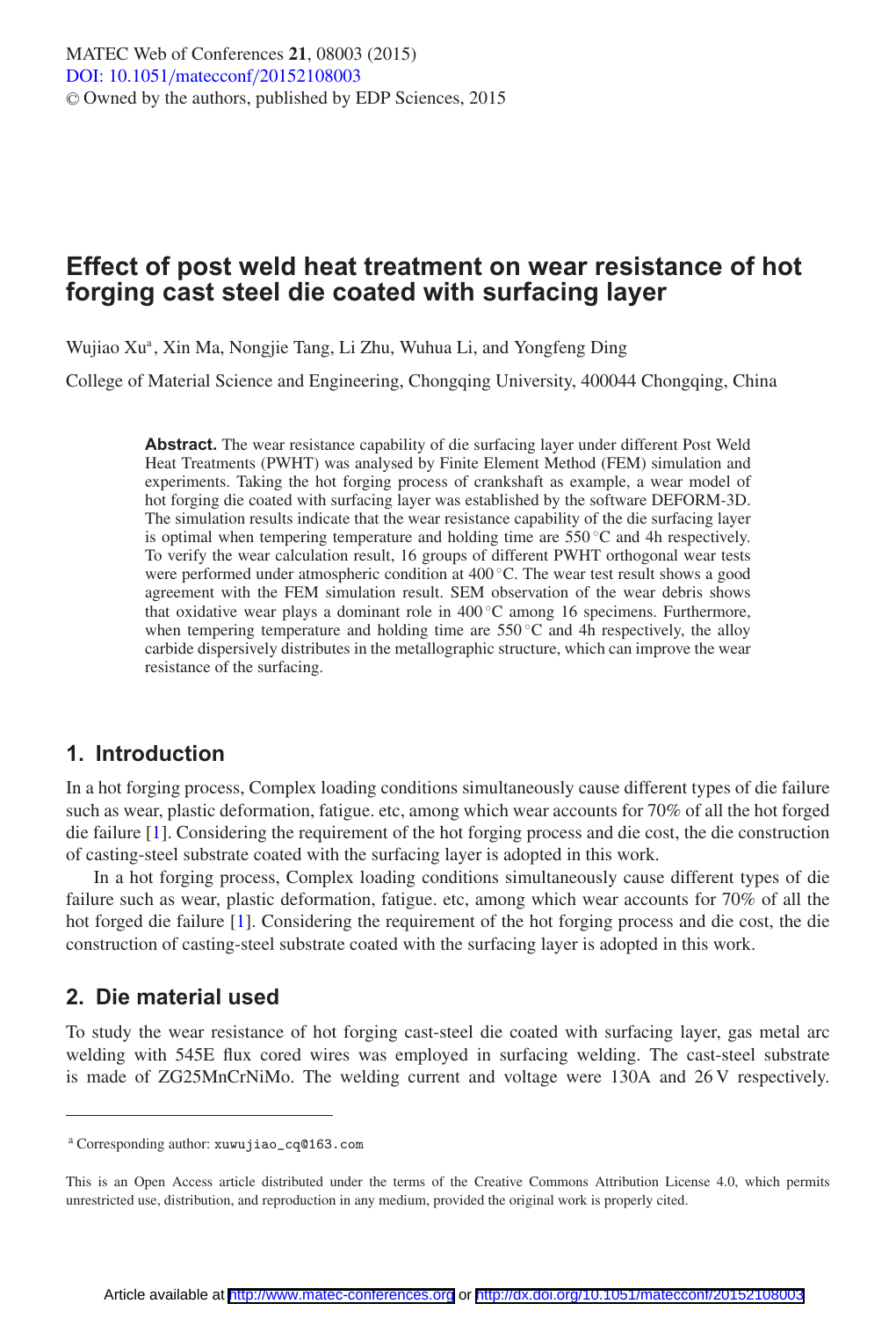## MATEC Web of Conferences

<span id="page-1-0"></span>**Table 1.** Chemical composition of the casting-steel substrate and surfacing layer (wt.%).

| <b>Chemical composition</b> |                | IJΙ                      | Mn             |       |       | ັ    |               |     | Сu   | Fe.      |
|-----------------------------|----------------|--------------------------|----------------|-------|-------|------|---------------|-----|------|----------|
| ZG25MnCrNiMo                | $\cap$<br>U.Z. | $\sim$                   | $\sim$<br>ر. د | 0.02  | 0.01  | $ -$ | 0.43          | U.Z | 0.10 | 57<br>07 |
|                             | v. I v         | $\overline{\phantom{a}}$ | 0.83           | 0.008 | 0.007 |      | <u>_. . _</u> |     |      | 82.42    |

<span id="page-1-1"></span>

|  | <b>Table 2.</b> The mechanical properties of the casting-steel substrate and surfacing layer. |  |  |
|--|-----------------------------------------------------------------------------------------------|--|--|
|  |                                                                                               |  |  |

| Die<br>material | Young modulus<br>E(GPa) | <b>Poisson</b><br>ratio v | <b>Hardness</b><br>(HRC) | Coefficient<br>of Friction | <b>Yield stress</b><br>$\sigma_{0.2}(\text{MPa})$ |
|-----------------|-------------------------|---------------------------|--------------------------|----------------------------|---------------------------------------------------|
| ZG25MnCrNiMo    | 42.5                    | 0.3                       | 24                       |                            |                                                   |
| 545E            | 27.6                    | 0.3                       | 48                       |                            | 588                                               |

<span id="page-1-2"></span>

**Figure 1.** (a) The Gleeble thermal / mechanical simulator; (b) the constitutive relationship of the surfacing layer in different temperature when the PWHT are 550 ◦C and 4h.

The welding velocity was set as  $180 \text{ mm} \cdot \text{min}^{-1}$  and the welding inter-pass temperature was chosen as 300  $\pm$  20 °C. Before welding the substrate was preheated to 350  $\pm$  25 °C. Chemical compositions for casting-steel substrate (ZG25MnCrNiMo) and surfacing layer (545E) are shown in Table [1](#page-1-0) and the mechanical properties are listed in Table [2.](#page-1-1)

The post weld heat treatment, i.e. tempering process was carried out in an induction heating furnace. The 16 groups of orthogonal experiments selected tempering temperatures are 420 °C, 480 °C, 550 °C,  $600\degree$ C and holding times are 1h, 2h, 4h and 6h respectively.

To predict the wear depth of cast-steel dies coated with surfacing layers under different PWHT, it's essential to establish constitutive relationships of the surfacing layers under various PWHT. To gain the constitutive relationships of 16 groups, a series of high temperature (High temperature:  $250 °C$ ,  $300 °C$ , 350 ◦C, 400 ◦C, 450 ◦C) compression tests were carried out on a Gleeble thermal/mechanical simulator (Gleeble 3500, heating rate:  $10\degree C$  /s, holding time: 150s and amount of compression: 8% and strain rate:  $0.0001$ s) which can be seen in Fig.  $1(a)$  $1(a)$ . One group of the constitutive relationships whose tempering temperature and holding time are  $550^{\circ}$ C and 4h respectively are in Fig. [1\(](#page-1-2)b). This will be applied in the wear model establishment on the platform DEFORM-3D.

# **3. Wear calculation and experimental verification**

## **3.1 Wear model established in DEFORM-3D**

To study the wear behavior of the hot forging cast-steel die coated with surfacing layer, the hot forging process of the crankshaft was taken as example. For this crankshaft, there are two operations in the hot forging process, namely the pre-forging process and the finish forging process. Based on the software DEFORM-3D, the thermal-mechanical coupling simulation of the crankshaft forging process was carried out. The main simulation parameters of hot forging process are illustrated in Table [3.](#page-2-0)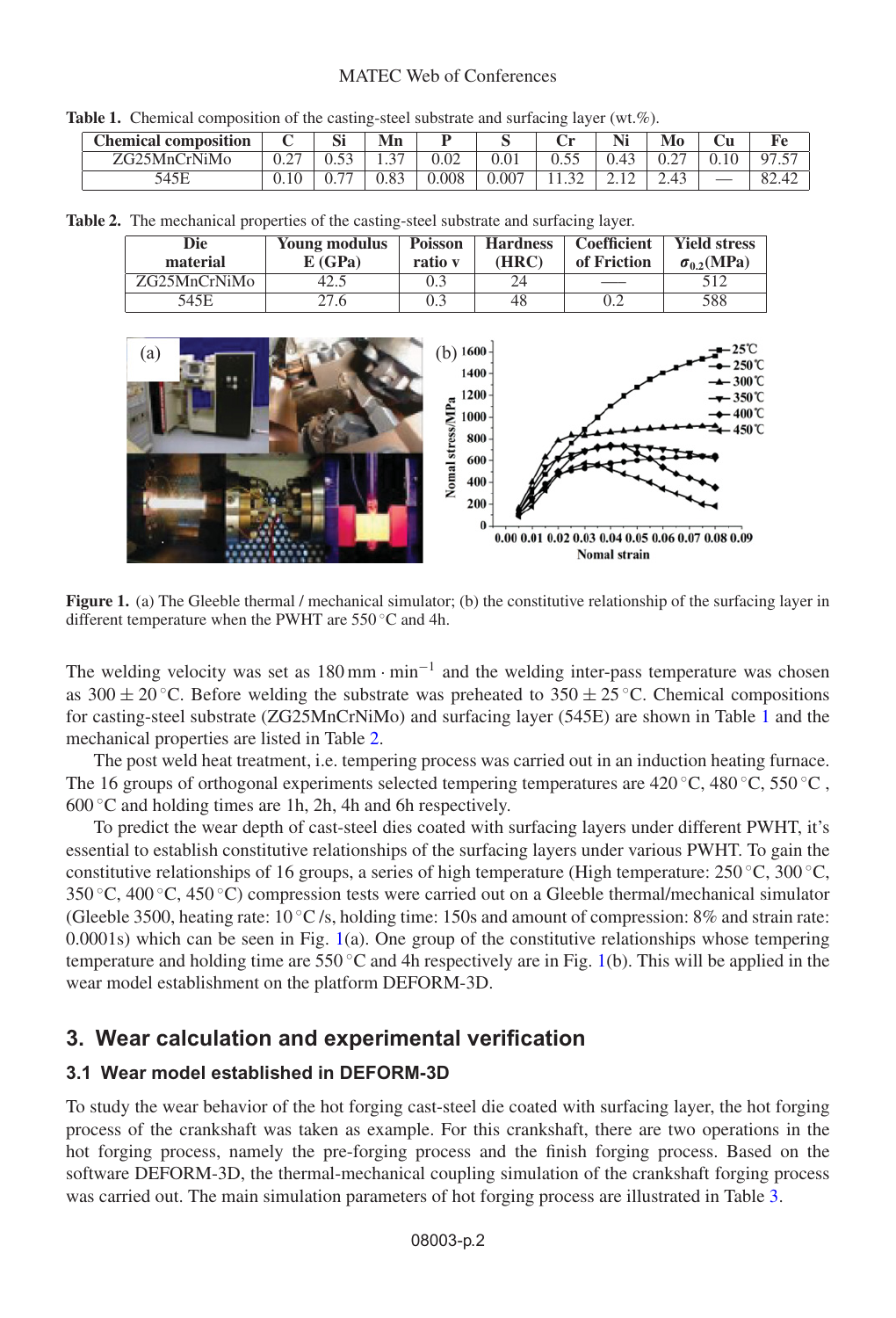#### ICNFT 2015

<span id="page-2-0"></span>

|  |  |  | Table 3. The main simulation parameters of hot forging process. |  |  |  |
|--|--|--|-----------------------------------------------------------------|--|--|--|
|--|--|--|-----------------------------------------------------------------|--|--|--|

| <b>Billet</b><br><b>Parameters</b> |  | Billet initial forging     | Mold initial    | Forming    |  |
|------------------------------------|--|----------------------------|-----------------|------------|--|
| material                           |  | temperature                | temperature     | speed      |  |
| Value<br>AISI-5140                 |  | $1150\,^{\circ}\mathrm{C}$ | $250^{\circ}$ C | $280$ mm/s |  |

<span id="page-2-1"></span>

**Figure 2.** (a) The finish forging of the crankshaft; (b) Wear depth distribution of the crankshaft; (c) Circumferential coordinate of the Section A-A.

<span id="page-2-2"></span>

**Figure 3.** The wear depth prediction of Section A-A in finish forging die with the tempering temperature of: (a)  $420 °C$ , (b)  $480 °C$ , (c)  $550 °C$  and (d)  $600 °C$ .

The Archard wear model, expressed in Eq. (1), is adopted to simulate the wear behavior of the surfacing layer.

$$
dw_i = \int K \frac{p_i^s v_i^b}{H^c} dt.
$$
 (1)

Where dw is the wear depth of the die cavity,  $P$  and  $v$  are the contact pressure and relative sliding velocity respectively. Generally a and b are set as 1, and c equals to 2 for tool steels simulation [\[7\]](#page-5-0). H is the hardness of tool material and  $dt$  is the time increment.  $K$  is the wear coefficient and the subscript  $i$  refers to the surface node on the forging die. The effect of the different PWHT on the constitutive relationship of the surfacing layer was taken to calculate the wear depth.

The finish die model can be seen in Fig. [2\(](#page-2-1)a). After the wear calculation completed, the wear depth distribution in the finish forging die cavity can be seen in Fig. [2\(](#page-2-1)b). It can be observed that the most severe worn area in the finish forging die cavity locates at the crankshaft front end, Section A-A was chosen to indicate the effect of the PWHT on the wear depth of the surfacing layer. The circumferential coordinate defined to illustrate the wear depth in Section A-A is shown in Fig. [2\(](#page-2-1)c).

Figure [3](#page-2-2) shows the wear depth prediction of Section A-A in finish forging die with different PWHT. Under the 16 combinations of the PWHT conditions, the optimal tempering temperature and holding time are  $550^{\circ}$ C and 4 hours respectively. For this optimal PWHT, the die wear depth peak in Section A-A is  $9.92 \times 10^{-5}$  mm in one forging cycle, which is shown in Fig. [4\(](#page-3-0)b).

#### **3.2 Wear test discussion**

The material of wear-resistant plate and pressure head are 545E and AISI-5140, which are the same as the surfacing layer and billet material respectively. The contact pressure and relative sliding velocity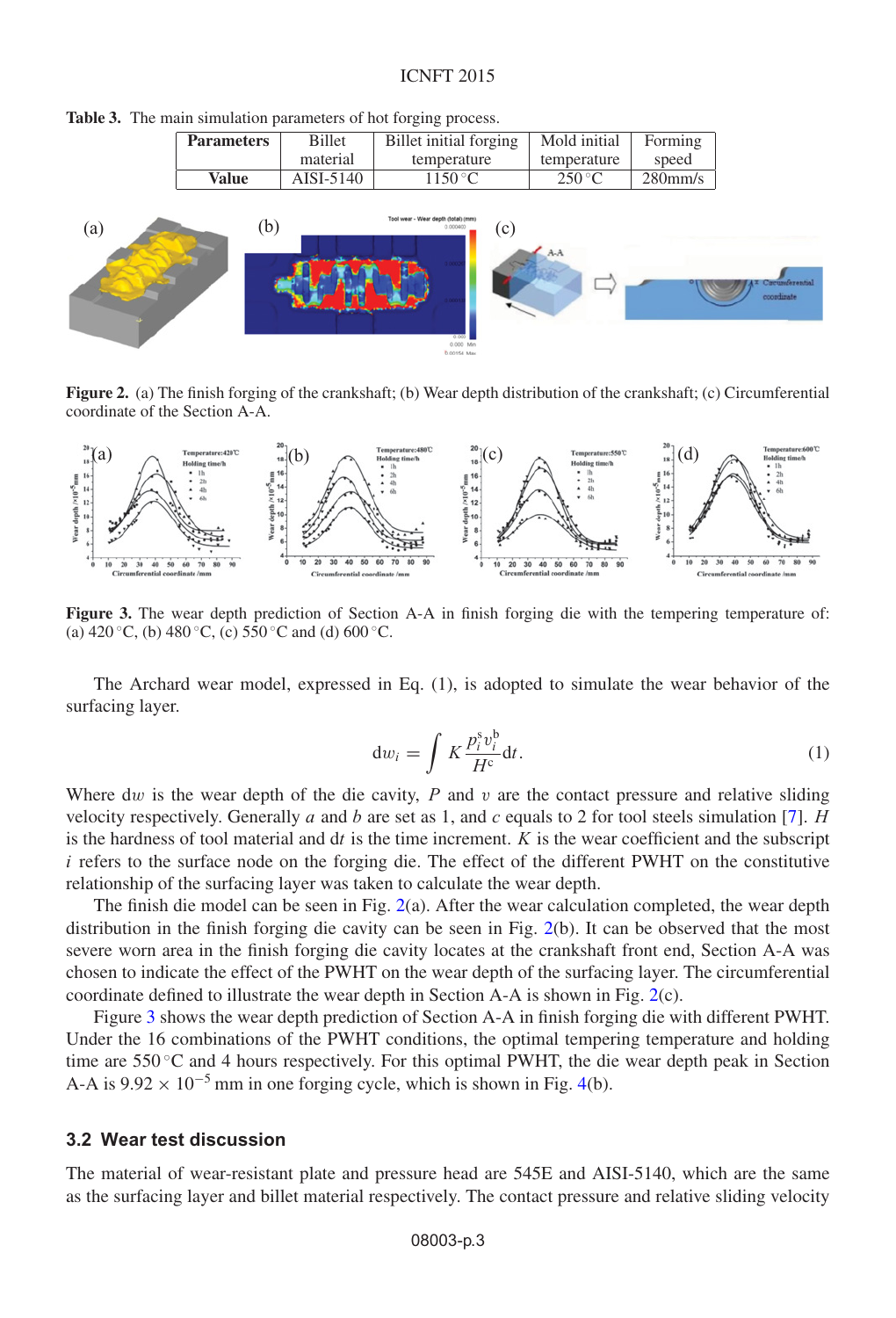#### MATEC Web of Conferences

<span id="page-3-0"></span>

**Figure 4.** (a) The HSR-2M wear-testing machine and the friction pairs of wear test; (b) Wear depth prediction under different PWHT in one forging cycle; (c) Wear depth of wear test after 100 forging cycle.

<span id="page-3-1"></span>

I-Oxidative wear debris II-Adhesive wear debris III-Abrasive wear debris **Figure 5.** SEM images of wear debris when tempering temperature is 550 ℃ and holding time of: (a) 1h, (b) 2h, (c) 4h and (d) 6h.

used in wear test were kept identical to that obtained from FEM simulation of crankshaft hot forging process. The wear test was carried out on HSR-2M wear-testing machine (Temperature:  $400^{\circ}$ C, Pressure: 50 N, Speed: 400 r/min, Time: 3 min, Length: 5 mm), which is shown in Fig. [4\(](#page-3-0)a).

To verify the wear calculation result in Fig. [4](#page-3-0) (b), a series of wear tests were conducted. Figure [4\(](#page-3-0)c) illustrates the wear test result after 100 forging cycles. It can be seen that the optimal tempering temperature and holding time are still 550 $\degree$ C and 4h respectively and the wear depth of wear-resistance plate is the minimum among all the PWHT, namely 0.00987mm. What's more, the wear test results show a close agreement with the wear calculation result.

# **4. Wear mechanism and strengthening mechanism**

### **4.1 Wear test discussion**

In order to gain insight into the wear mechanisms, the wear debris was examined by SEM. The wear debris images corresponding to the optimal PWHT are illustrated in Fig. [5.](#page-3-1) SEM examinations identified that there are three main types of wear during the wear process, i.e. abrasive wear, adhesive wear and oxidative wear. The adhesive wear debris has a rough surface, an uneven thickness and little oxygen. The shape of abrasive wear debris is banded. The oxidative wear debris has a smooth surface, an even thickness and contains a lot of oxygen. The proportion of the three types wear debris was calculated by MATLAB, and it can be seen that the proportion of oxidative wear debris increases gradually as the holding time extends. Therefore, Oxidative wear mechanism plays a dominant role among all the wear mechanisms.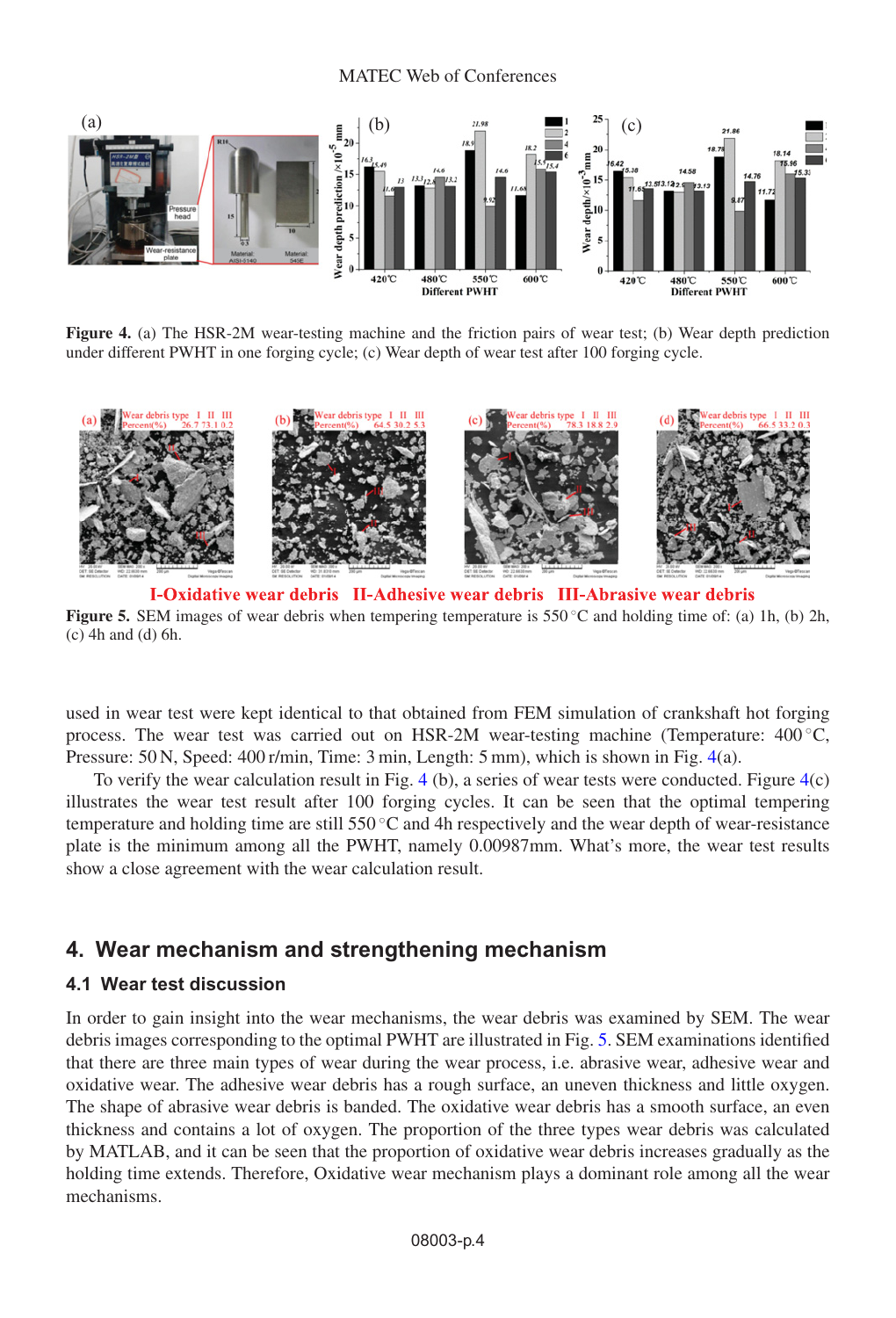<span id="page-4-1"></span>

**Retained Austenite B-Lower Bainite C-Alloy Carbide M-Tempered Marensite** 

**Figure 6.** Microstructure of the surfacing layer with the tempering temperature is 550 °C and holding time of: (a) 1h, (b) 2h, (c) 4h and (d) 6h.

#### **4.2 Microstructure investigation and strengthening mechanism**

To understand the strengthening mechanism of PWHT on the wear resistance of the surfacing layer, the microstructure investigations have been conducted. Specimens from the surfacing layers are etched with 4% nitric acid solution for 15 seconds. Then, a quantitative metallographic analysis system was used to calculate the percentage of microstructures and the result can be seen in Fig. [6.](#page-4-1)

It can be seen from Fig. [6\(](#page-4-1)a) that the microstructure of the surfacing layer is composed of tempered martensite, lower bainite, retained austenite and few undissolved alloy carbide when the tempering temperature is 550 °C and holding time is 1 hour. If the tempering temperature keeps as 550 °C and the holding time extends to 2 hours, the retained austenite dissolves partly and the alloy carbide precipitation increases a little more, shown in Fig.  $6(b)$  $6(b)$ . It is obvious in Fig.  $6(c)$  that the retained austenite transforms almost completely and the alloy carbide dispersively distributes in the metallographic structure when the holding time is 4 hours, which is closely related to the wear resistance improvement of the surfacing layer. While the holding time is prolonged to 6 hours, the alloy carbide decreases, which is illustrated in Fig. [6\(](#page-4-1)d). And the dispersivity of alloy carbide decreases, which results in the declining of the wear resistance of the surfacing layer compare to that with holding time of 4 hours. Glaeser [\[8](#page-5-1)] studied the relative wear resistance of different microstructures for steel and it can be known that the wear resistance of alloy carbide is pretty good.

## **5. Conclusions**

This paper focuses on the effect of Post Weld Heat Treatments (PWHT) on the wear resistance of the surfacing layer in the hot forging process. The following conclusions can be drawn:

- (1) The FEM simulation results show that the wear depth of the surfacing layer is significantly affected by the PWHT and the optimal tempering temperature and holding time are  $550\degree C$  and 4h respectively. The wear test result shows a good agreement with the FEM simulation result.
- (2) SEM examinations identified that there are three main types of wear debris during the wear process and the oxidative wear debris plays a dominant role.
- (3) Microstructure investigations on the surfacing layer with different PWHT show that the alloy carbide dispersively distributing in the metallographic structure can improve the wear resistance of the surfacing layer effectively when the tempering temperature and holding time are  $550^{\circ}$ C and 4h respectively.

## **References**

- <span id="page-4-0"></span>[1] K. Lange, L. Cesr, and M. Geiger, Crip. Ann-manuf. Techn., **41**(2), 667–675 (1992)
- [2] J.F. Archard, J. Appl. Phys., **24**, 981–988 (1953)